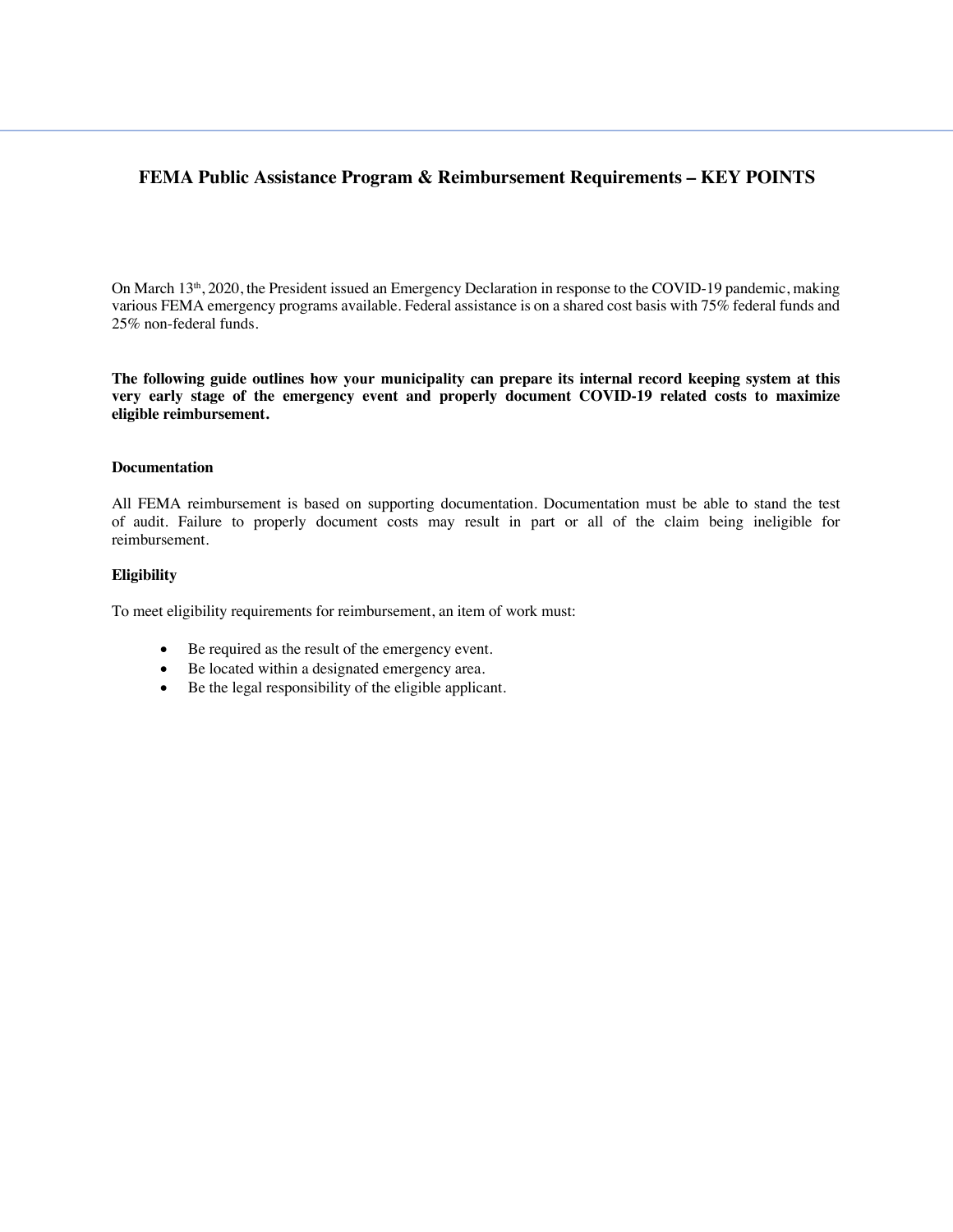### **Categories of Work**

The recent Emergency Declaration automatically authorizes **Emergency Work** to be performed immediately to save lives, protect property, for public health and safety, and/or to avert or lessen the threat of a major disaster.

- Emergency Work contains two categories: Category A Debris Clearance, and **Category B Emergency Protective Measures.**
- The majority of claims in response to the current COVID-19 emergency will be **Category B Emergency Protective Measures** (however, it is possible that FEMA may authorize claims to be made under Permanent Work categories, as well, at a later date).

### **Expenses for Personnel**

At this point in the COVID-19 emergency, FEMA has not yet specified the personnel work hours that can be claimed for reimbursement.

We are advising our clients to separately track in their internal systems/databases *all employee work hours related to COVID-19* – both regular duty time, as well as the actual hours worked beyond the regular duty time (overtime, comp time, etc.) so that they can be captured and submitted for FEMA's consideration.

Please note:

- Standby time is not eligible for reimbursement.
- If time and one-half or double time is paid to regular hourly employees for overtime or holiday work, these payments must be in accordance with rates established prior to the disaster.
- If municipal volunteers are not normally paid, FEMA may offset the non-federal portion of the emergency work by granting credit for eligible donated labor, equipment and materials.
- In some cases, FEMA may approve reimbursement for overtime costs associated with "backfilling". If approved, this option would allow a department to be reimbursed when personnel are called back to work on an overtime basis to replace existing employees already approved to perform disaster related activities elsewhere. To facilitate this reimbursement, the responding department must have a written policy concerning "backfilling" in existence prior to the disaster.

See "Documenting Disaster Costs" below for additional details.

#### **Expenses for Equipment**

The City may be reimbursed for the use of equipment it owns (Force Account Equipment) when that equipment is used in COVID-19 related work.

- Equipment used in relation to COVID-19 should be tracked separately in the City's internal system/database. See "Documenting Disaster Costs" below for more details.
- Equipment that is damaged and/or lost during COVID-19 may also be eligible for reimbursement. The damage and/or loss must be documented along with sufficient supportive documentation such as video and/or photographs. Factors such as insurance, salvage, and age of the equipment (a Blue Book type of figure) will also be considered as a part of the review of the claim.
- It is critical to document everything in as much detail as possible! If documentation is not comprehensive, detailed and accurate, portions of the claim and possibly the entire claim may be disallowed by FEMA.

#### **Rented Equipment**

Rented equipment costs may also qualify for reimbursement. Refer the "Documenting Disaster Costs" below for the proper way to document these expenses to meet FEMA requirements.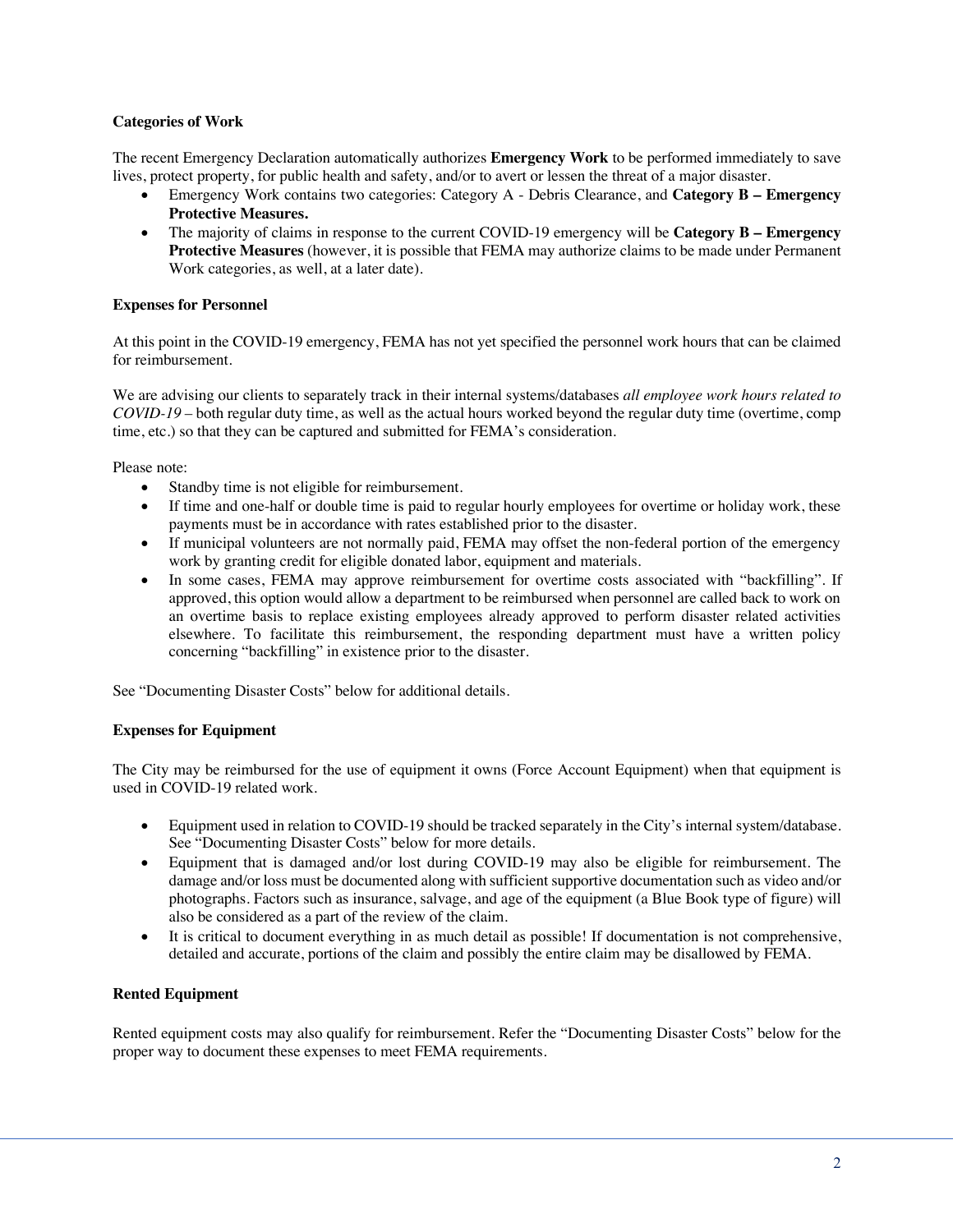### **DOCUMENTING DISASTER COSTS**

Following an Emergency Declaration, federal funding may be available to help municipalities repair or replace damaged facilities. The primary reason that municipalities fail to receive reimbursement is the lack of properly documented disaster costs. Since federal payments are based on Project Worksheets, final inspections and audits, proper documentation of costs is an absolute requirement. All COVID-19 related work must be fully and accurately documented!

**Documentation should begin immediately!** A separate file should be set up for each location ("site") where work is being done. Later, as Project Worksheets are completed, a separate folder should be established for each Project Worksheet (PW) along with all the supporting documents to verify a claim for potential reimbursement. If in doubt about starting a new folder, start a new folder! It is easier to consolidate folders than it is to separate documentation into new folders down the road.

There are two ways to complete items of work: one is by contract, and the other is by force account (using personnel, equipment, and materials belonging to the jurisdiction). The proper documentation in each case is described below.

#### **Force Account Work**

If temporary workers or extra help are hired to complete items of work (which is frequently done for emergency work), they must be placed on the payroll and the job, wages, and period of employment must be recorded. Please note these workers as temporary or extra hire on your documentation.

When a resource (personnel, materials and/or equipment) is used from another jurisdiction (mutual aid), the resource must be documented and paid for as contract work to qualify for reimbursement. Invoices are required to show a description of the resource, dates the resource was used, name of the jurisdiction providing the resource, an invoice number, and cost of the resource.

#### **Guidelines for Documenting and Organizing Costs**

#### *A. Files*

• After a presidential declaration, there will be a kickoff meeting conducted by the Federal Public Assistance Officer. Guidance will be provided at this meeting for the formulation of Project Worksheets. This is more efficient and ensures that all expenses are appropriately captured and submitted for reimbursement. FEMA approval of the PW may not be received for several weeks/months. In the meantime, the municipality must continue performing its emergency work to address immediate needs.

#### *B. Labor*

- Permanent and temporary employees must be on the payroll in order for their work on COVID-19 related projects to be reimbursable.
- Payroll records must show the pay period, employee name, job classification, number of hours worked each day, total hours worked for the pay period, rate of pay (regular and overtime), and total earnings. (Most established payroll systems already include this information.)
- Records must also show which project the employee worked on each day and each hour if he/she worked on more than one project in a single day. Claims for labor must be documented for each project **individually**.
- Time records must show how much time the employee worked on COVID-19 projects. Relevant overtime hours must be shown on the records as being COVID-19 related, as well. Overtime pay must be in accordance with policies and practices in use by the municipality before the event. That means that pay for overtime worked during an emergency event cannot be claimed if overtime is not paid for extra hours worked prior to the emergency event.
- Procedures must be set up to record each date employees worked on each COVID-19-related job, for how long, and what work was performed (brief description).